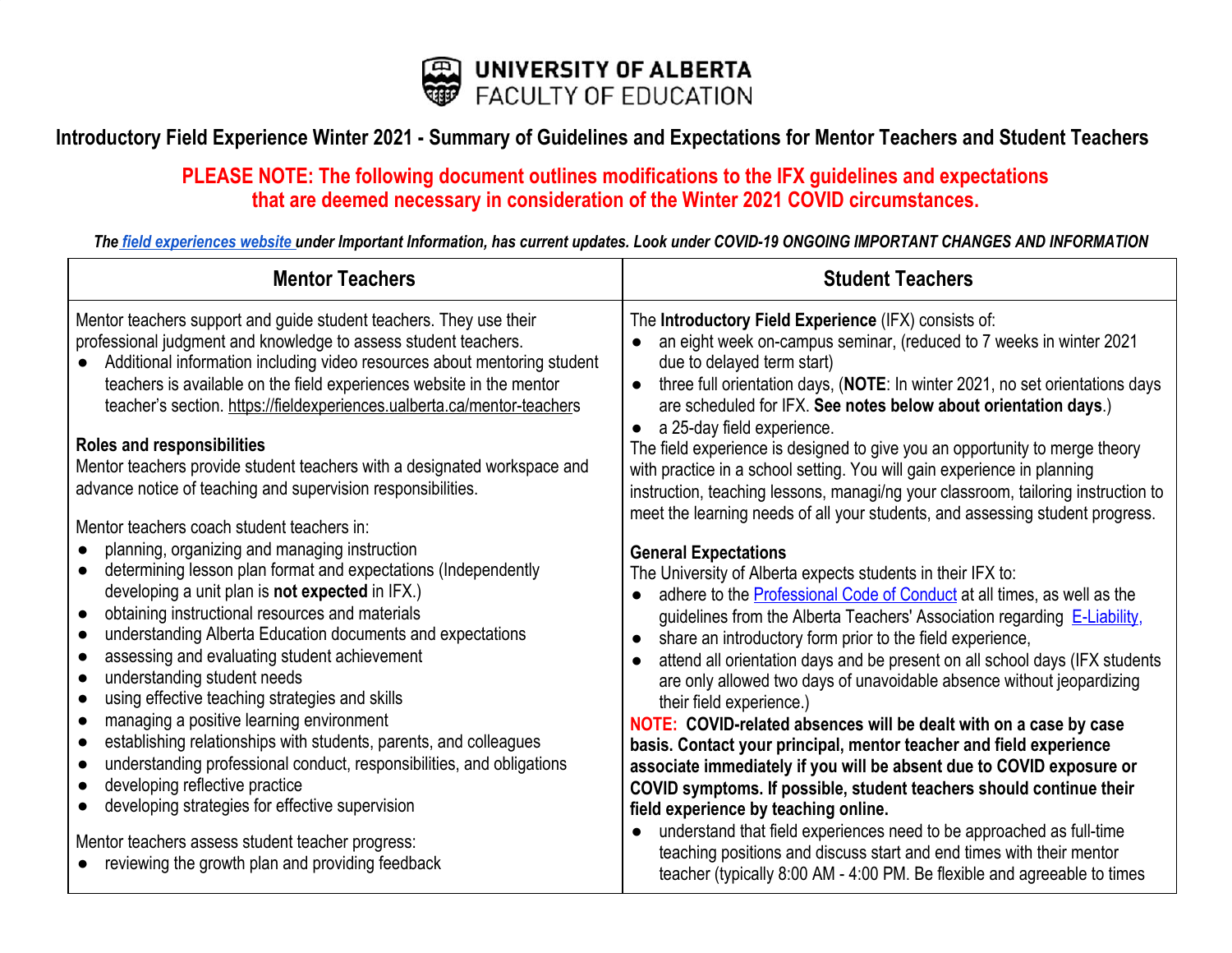- preparing the final assessment in collaboration with the student teacher
- sharing the assessment with the zone field experience associate

# **Supporting Student Teachers**

**NOTE: COVID-related absences will be dealt with on a case by case basis. If possible, student teachers should continue their field experience by teaching online. Contact your field experience associate immediately with any concerns.**

*NOTE: For this term, extra-curricular involvement is not expected for student teachers.* However, if out-of-class activities are taking place in your school, we encourage student teachers to become involved, if possible.

● *Extra-curricular involvement should not preclude the importance of classroom teaching.*

**NOTE:** IFX student teachers should assume responsibility for 0.5 FTE by the midpoint of the field experience, **understanding that this may be at a different point depending on individual circumstances,** and that teaching time can be a combination of independent teaching, co-teaching and team teaching with mentor teachers.

# **Providing Feedback to Student Teachers**

A mentor teacher's feedback is critical to a student teacher's success.

- Feedback is most meaningful when there is an atmosphere of positive collegiality.
- Provide regular **verbal and written** feedback.
- Feedback should be **descriptive** and **specific**. Be clear about what the student teacher is doing well, as well as areas requiring improvement.
- Feedback should be based on the competencies and indicators described in the TQS.
- Mentors should expect to see the student teacher apply feedback.
- Be careful not to overwhelm the student teacher with too much feedback at once. Focus on one area at a time, building to a comprehensive assessment at the end of the field experience.
- Based on feedback received throughout the field experience, student teachers should be well aware of strengths and weaknesses indicated on the final assessment document.

outside of this depending supervision duties, parent teacher conferences and other school activities.

- prepare detailed plans for all lessons in a timely fashion,
- engage in reflective conversations with the mentor teacher,
- attend all meetings initiated by mentor teacher and/or FEA,
- contribute to an extra-curricular activity within the school community,

*NOTE: For this term, extra-curricular involvement is not expected for student teachers.* However, if out-of-class activities are taking place in your school, we encourage student teachers to become involved, if possible.

- assume responsibility for 0.5 FTE (full-time equivalent) by the midpoint of the field experience, **understanding that this may be at a different point depending on individual circumstances,**
- teaching time can be a combination of independent teaching, co-teaching and team teaching with their mentor teacher.

## **IFX Seminar**

This seminar was developed to support student teachers as they prepare to begin their introductory field experience (IFX). The seminar is intended to provide students an opportunity to connect the content of their education coursework with the expectations for the IFX, with an emphasis on managing the learning environment.

● Students meet once a week with a field experience associate (FEA) for a two-hour block in the weeks leading up to their field placement. Students are expected to actively participate in all activities and attend every class. Additional expectations may include about an hour of on-line reading and viewing each week along with related assignments.

## **Extracurricular Involvement and Supervision**

● It is the University of Alberta's expectation that student teachers become involved in the culture and community of their placement school, acknowledging that teachers play important roles beyond the four walls of the classroom.

*NOTE: For this term, extra-curricular involvement is not expected for student teachers.* However, if out-of-class activities are taking place in your school, we encourage student teachers to become involved, if possible.

● *Extra-curricular involvement should not preclude the importance of classroom teaching.*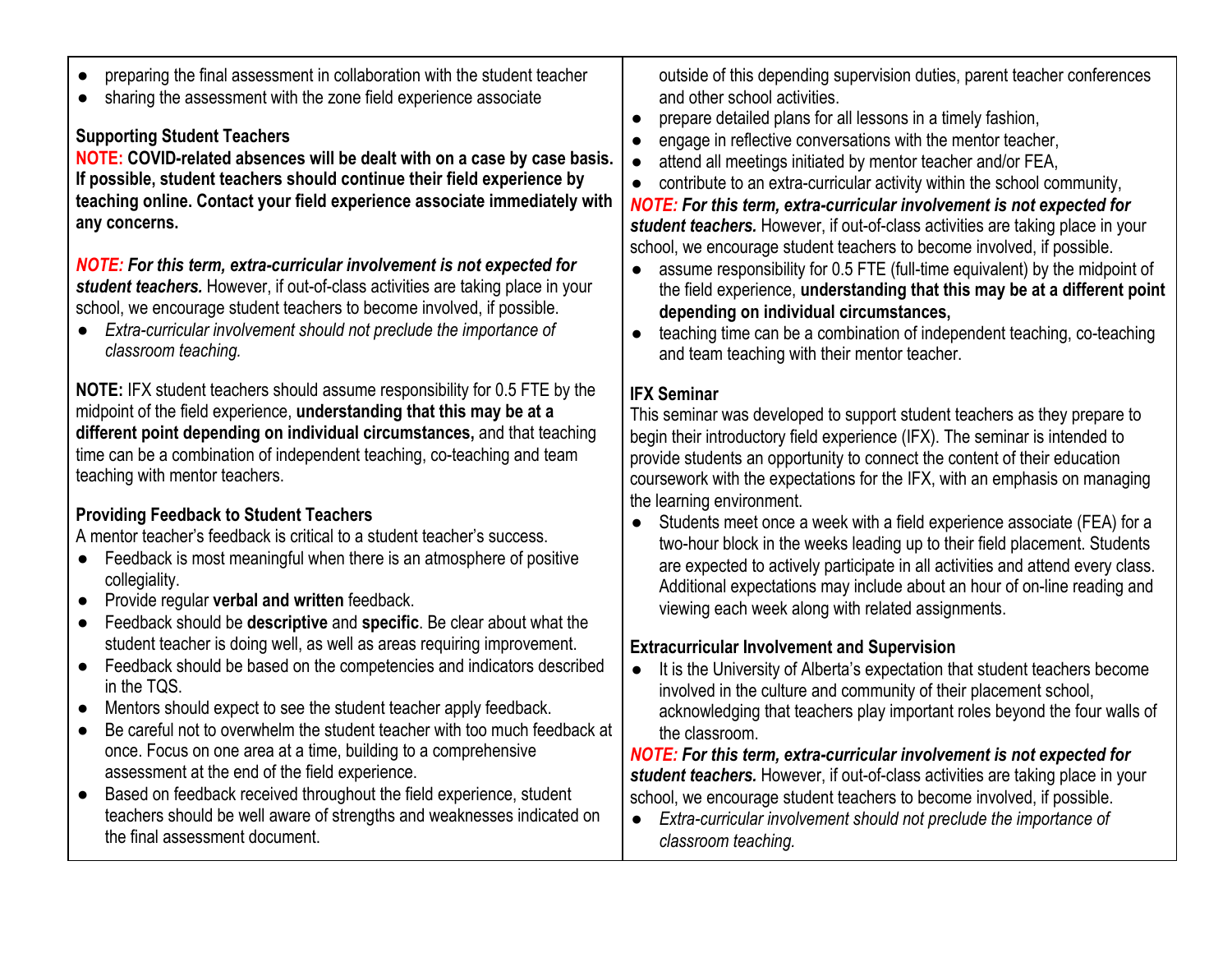| Potential questions to ask student teachers to support their reflective<br>process can be found on the field experiences website.<br><b>Assessing IFX Student Teachers</b><br>The IFX final assessment document identifies areas of strength and areas for<br>growth to assist student teachers in being successful in their AFX placements.<br>• The final assessment form can be found on the field experiences website<br>under the Forms/Mentor Teacher tab. | In IFX, you will be expected to participate in an activity as opposed to lead<br>it. For example, you might assist in the organization of a school concert or<br>assembly or you might support the coach of a sports activity.<br>Supervision of students during non-instructional time is another<br>important facet of a teacher's role. It is important that you assume some<br>responsibility for supervision. While you may be supervising<br>independently, your mentor teacher should always be readily available for<br>assistance should some difficulty arise |
|------------------------------------------------------------------------------------------------------------------------------------------------------------------------------------------------------------------------------------------------------------------------------------------------------------------------------------------------------------------------------------------------------------------------------------------------------------------|-------------------------------------------------------------------------------------------------------------------------------------------------------------------------------------------------------------------------------------------------------------------------------------------------------------------------------------------------------------------------------------------------------------------------------------------------------------------------------------------------------------------------------------------------------------------------|
| Feedback provided throughout the field experience should be considered<br>when completing the final assessment.<br>Use the Suggested Language to Support Student Teacher<br>Development document (under the Forms/ Mentor Teacher tab.                                                                                                                                                                                                                           | <b>Field Experience Guide</b><br>Students entering a field experience are most successful when they take a<br>proactive approach and an active role to meet the universal expectations<br>required. The <b>Field Experience Guide</b> helps to remind students about the<br>expectations of the field experience, how to exhibit professionalism, and foster<br>healthy relationships with their mentor teacher, students, and school<br>community. These expectations are covered during the IFX seminar.                                                              |

#### **Dealing with Problems**

Student teachers and mentor teachers should begin by discussing the problem with each other. If it cannot be resolved at that level, contact your zone field experience associate.

### **[Notification of Concern](https://fieldexperiences.ualberta.ca/mentor-teachers#notification-of-concern)**

While all of our student teachers are developing as professionals and can be expected to require regular support and feedback, occasionally student teachers do not progress as expected and may fail to address the weaknesses in their performance as identified by their mentor teachers.

- If a mentor teacher feels that this puts a student teacher at risk of *not receiving credit for the course or of receiving a poor final assessment,* the mentor teacher should issue a *Notification of Concern* (NOC).
- **Note: If a mentor teacher is considering a Notification of Concern, they should contact the zone field experience associate as soon as possible.**
- The NOC helps to identify and emphasize for student teachers the areas requiring improvement. It also establishes a plan and a timeline to deal with areas of significant weakness.
- Typically the NOC is administered in cases where persistent problems have not been addressed, despite sufficient feedback from the mentor teacher..
- While serious, the document is not intended to be punitive, and should focus on the improvements required to be successful.
- More information about dealing with problems is available on the field experiences website in the student teachers and mentor teachers sections.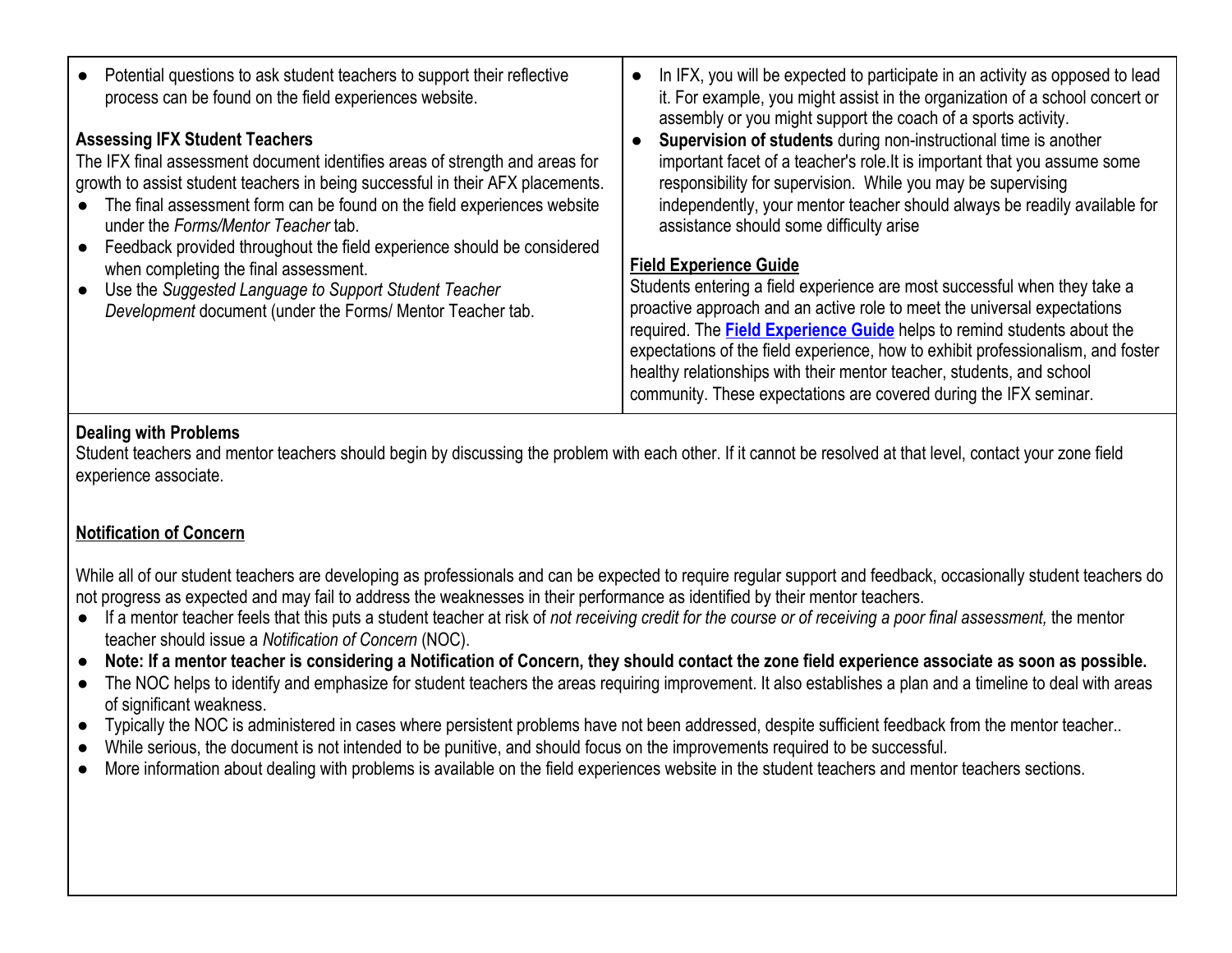# **IFX Timeline - Mentor Teachers**

**COVID NOTE: The IFX dates on the ["Dates by District"](https://fieldexperiences.ualberta.ca/sites/fieldexperiences.ualberta.ca/files/FX%20Dates%20by%20District%20F20.pdf) document are flexible. As circumstances warrant, extensions beyond the published district end date are possible.**

## **Prior to the Arrival of the Student Teachers**

- Review the materials on the [website](https://fieldexperiences.ualberta.ca/home/).
- Review and respond to the student teacher's introductory form.
- Discuss the role of student teachers with your students.
- Arrange to provide student teachers with class lists (with pictures if possible), timetables, seating plans, school handbook, attendance and emergency plan procedures, and student accommodations.
- Provide student teachers with a work space.
- Consider how student teachers will submit student grades.

#### **Orientation Days** (Dates for this term:

*Winter 2021 - IFX orientation days are not scheduled this term. If desired, mentor teachers and student teachers are welcome to arrange their own orientation time before the field placement begins.*

Orientation days are intended to assist student teachers to learn about and become comfortable with their school community. .

**NOTE:** If it is not possible to complete the 3 orientation days on the specified dates, an alternative schedule that includes a minimum of 2 orientation days should be arranged with your student teacher.

● If an orientation day falls on a PD day, and your student teacher is allowed to attend the PD activity, this will count as an orientation day.

Things to consider:

- Have student teachers introduce themselves to the class, and perhaps lead a short activity.
- Encourage student teachers to be **engaged and actively involved** in classroom activities and building relationships with students.
- Give information about planned teaching assignments for your student teacher.
- Support student teachers in becoming familiar with available resources

### Days 1-5 (Wk. 1) Guidelines (Dates for this term:

- Have student teachers assist with individual or small groups of students.
- Allow student teachers to observe you teach a variety of lessons.
- Engage in reflective conservations with your student teacher.

# **IFX Timeline - Student Teachers**

**COVID NOTE: The IFX dates on the ["Dates by District"](https://fieldexperiences.ualberta.ca/sites/fieldexperiences.ualberta.ca/files/FX%20Dates%20by%20District%20F20.pdf) document are flexible. As circumstances warrant, extensions beyond the published district end date are possible.**

#### **Before My Field Experience Introductory and Emergency Contacts Form**

The introductory form is used in several ways.

- It serves as a way for school coordinators and mentor teachers to gain background knowledge about student teachers.
- At the elementary level, students are often placed with a mentor teacher based on the interests and experiences indicated on the form.
- Emergency contact and medical alert information are also included on the form.

Introductory forms are shared with:

- Secondary: School coordinator and mentor teacher.
- Elementary: School coordinator (and mentor teacher, if known).

### **Orientation Days** (Dates for this term:

#### *Winter 2021 - IFX orientation days are not scheduled this term. If desired, mentor teachers and student teachers are welcome to arrange their own orientation time before the field placement begins.*

Orientation days are intended for student teachers to familiarize themselves with their school community and begin to establish relationships with students, mentor teachers and school staff.

**NOTE:** If it is not possible to complete the 3 orientation days on the specified dates, an alternative schedule that includes a minimum of 2 orientation days should be arranged with your mentor teacher.

● If an orientation day falls on a PD day, and you are allowed to attend the PD activity, this will count as an orientation day.

# Days 1-5 (Wk. 1) Guidelines (Dates for this term:

- Observe your mentor teacher teaching a variety of lessons.
- Discuss with the school coordinator and/or mentor teacher regarding the possibility of observing in other classrooms.
- Assist with individual or small groups of students.
- Gather materials for teaching, i.e. programs of study, resources, information about students, and assessment strategies.